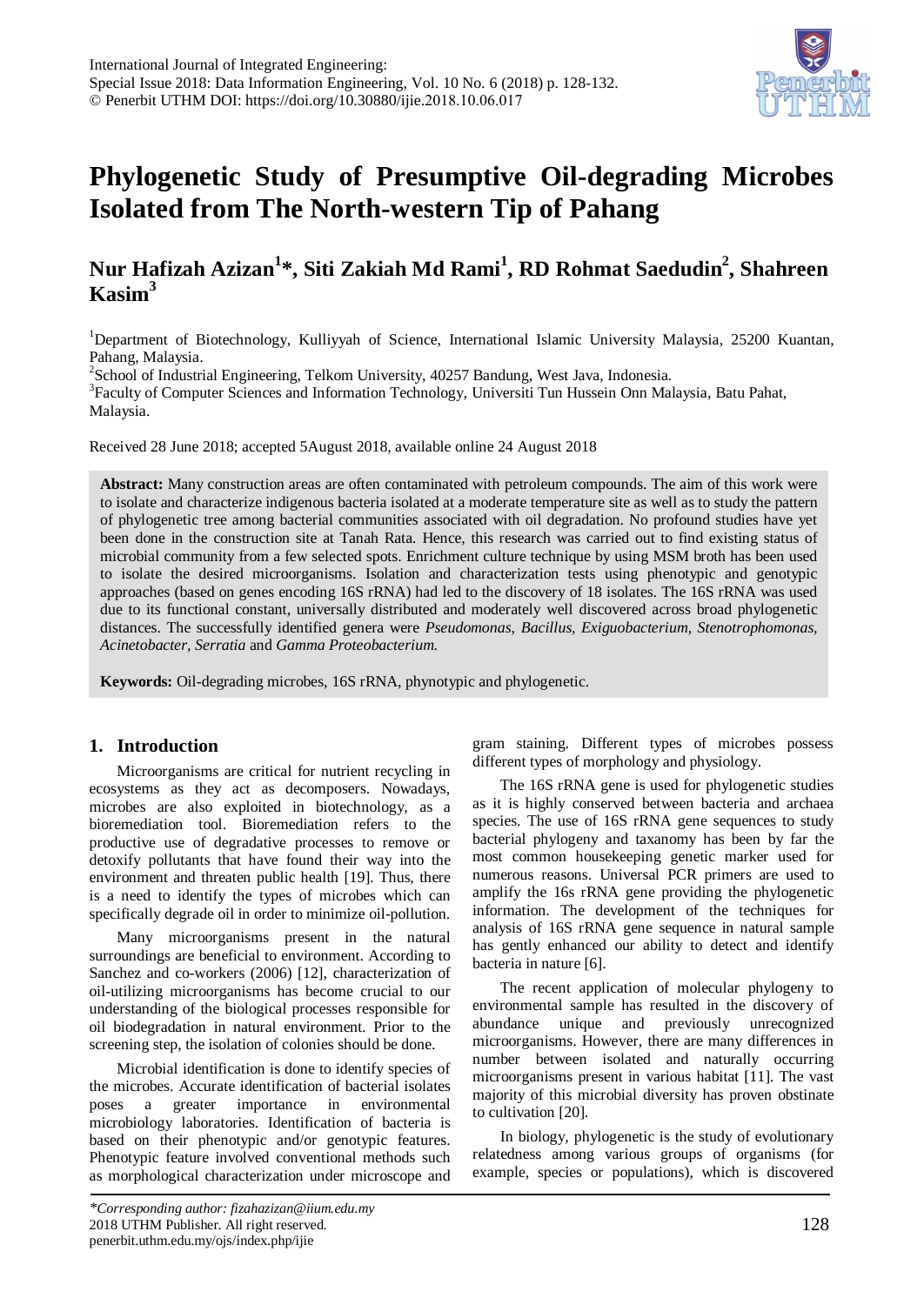through molecular sequencing data and morphological data matrices. The term phylogenetics is of Greek origin from the terms phyle/phylon, means "tribe, race" and genetikos means "relative to birth" from genesis [21]. Taxanomy, the classification, identification and naming of organisms, has been richly informed by phylogenetic but remains methodologically and logically distinct. Phylogenetic analyses have become essential in researching the evolutionary tree of life. Evolution is regarded as a branching process, whereby populations are altered over time and may speciate into separate branches, hybridize together, to terminate by extinction. This may be visualized in a phylogenetic tree.

A phylogenetic tree of evolutionary relationships among various biological species or other entities is based upon similarities and differences in their physical and/or genetic characteristics. The taxa joined together in the tree are implied to have descended from a common ancestor. In a rooted phylogenetic tree, each node with descendants represents the inferred most recent common ancestor of the descendants and the edge lengths in some trees may be interpreted as tie estimates. Each node is called a taxonomic unit. Internal nodes are generally called hypothetical taxanomic units (HTUs) as they cannot be directly observed. Trees are useful in fields of biology such as systematic and comparative phylogenetics [15]. Cladistics is the current method of choice to infer phylogenetic trees. The most commonly used methods to infer phylogenies that include parsimony, maximum likelihood.

Hence, this study was conducted to identify the evolutionary relationships among indigenous microorganisms, specifically at Tanah Rata that are presumably capable of degrading oil. The microbial community at Tanah Rata is expected to be changed from time to time due to substantial human activities. Hence, this study might be useful to further examine the degradation ability of existing indigenous isolates which of moderate temperature environment (20-24 °C).

## **2. Methodology**

## **2.1 Sampling**

Samples were collected on September 2010 at construction site, Tanah Rata, Camreron Highland, Pahang. The sampling details are as follows:

- Location : Tanah Rata Cameron Highland
- Temperature : 24.4 °C
- Types of samples: -Soil sediment

The samples were collected using scoop and were kept in ice. The samples were stored at  $4^{\circ}$ C prior processing.

## **2.2 Isolation of Microorganism**

*Sediment sample*

The bacteria strains were isolated by using enrichment culture technique from soil sediment collected from Tanah Rata, Cameron Highland.One gram of the soil sediment sample was diluted into 100 ml of minimal salt broth with 1ml of sterilized engine oil. The mixture was incubated for four days at five different temperatures 14 °C, 18°C, 22 °C, 24 °C and 37 °C. After 5 cycles (4 days per cycle) of enrichment, a serial dilution was carried out and plated on nutrient agar. After an overnight of incubation at respective temperatures, bacteria colonies formed on the agar surface were selected and subsequently subcultured onto MSM agar with 1% (v/v) crude oil. Growth observed on the MSM plate were then morphologically examined.

## **2.3 Morphological Observation**

Morphology of the single colonies was observed by using the dissecting microscope (Stemi DV4, ZEISS). The characteristics observed were optical density, shape, color, margin, elevation and texture.

## **2.4 Biochemical Characterization**

Gram staining procedure was carried out to further classify them based on their Gram reaction. Biochemical test (Mc Conkey agar test, Oxidase test, Catalase test) was conducted according to the manufacturer's instructions (OXOID).

## **2.5 Molecular Characterization**

#### *DNA Extraction*

Genomic DNA extraction was performed by using GF-1 Bacterial Nucleic Acid Extraction Kit (Vivantis).

#### *DNA Amplification*

The Polymerase Chain Reaction (PCR) was employed for 16s rRNA gene amplification. A PCR mix was prepared. Primer 27F (5'-AGAGTTTGATCMTGGCTCAG-3') and 1492R (3'-TACGGYTACCTTGTTACGACTT-5') specifically amplifying 16s rRNA sequences were used. DNA amplification was performed using aMastercycler (Eppendorf). The machine was set up according to the standard PCR profile.

#### *Purification and DNA Sequencing*

The PCR products obtained were sent for sequencing at 1<sup>st</sup> BASE Laboratories Sdn. Bhd. The sequences obtained were analyzed by using multiple bioinformatics tools for identification of the bacteria species.

## **2.6 Computational Analysis of DNA Sequences**

The sequences similarity was done by using the Basic Local Alignment Search Tool (BLAST) which is available on NCBI sequence database [\(www.ncbi.nlm.nih.gov\)](http://www.ncbi.nlm.nih.gov/). The sequences of the samples were aligned and compared with existing sequences from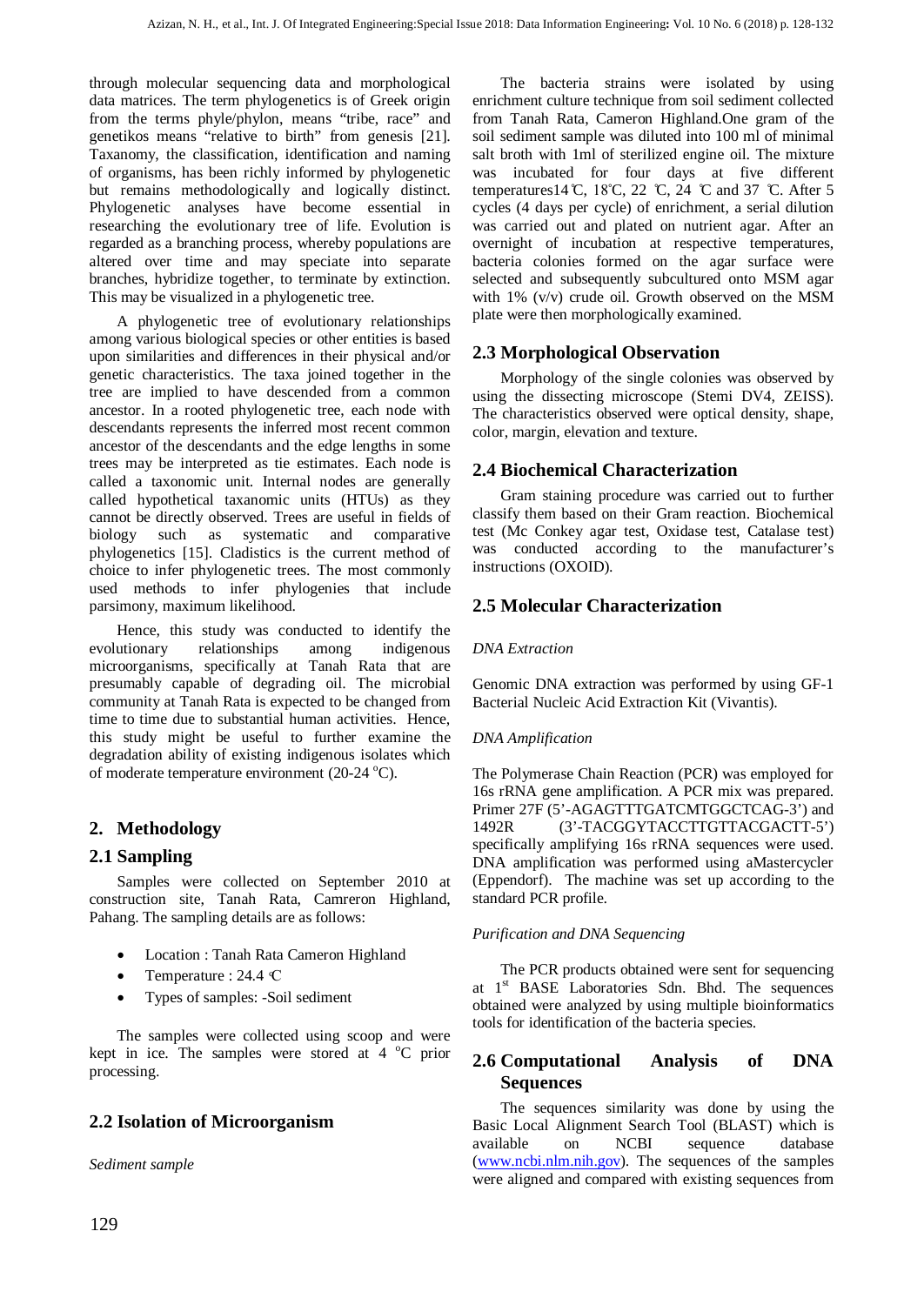the database. The most similar sequences were retrieved for every sample. All sequences were aligned and trimmed so that the length is similar for phylogenetic tree construction. This was achieved by using Clustal X version 1.81 software. The evolutionary relationship was determined by comparing the DNA sequences obtained from the sequencing step with the BLAST results obtained from NCBI. These relationships were constructed using two approaches: (Neighbor-Joining and Maximum Parsimony (MP) and Maximum Parsimony applied in Molecular Evolutionary Genetics Analysis (MEGA5) software. Bootstrap replicates were performed to estimate the reliabilities of the nodes in the phylogenetic trees. Trees were drawn with TREEVIEW 3.2 software.

## **3. Results and Discussion**

Media used in this experiment was MSM which contained minimal nutrients needed by the microbes. Besides, sterile engine oil was mixed in the broth as the sole C source. This will also lead to the preselection process since only microbes that tolerate to engine oil can survive in the selective culture condition. An enrichment culture technique was applied in order to maximize the amount of dominant microbes that can survive in the culture.

Seven genera were identified. They were *Pseudomonas, Bacillus*, *Exiguobacterium, Stenotrophomonas, Acinetobacter, Serratia* and *Gamma Proteobacterium*. Based on the finding, the microbial population in that area was more diverse than expected.

Most of the 16S rRNAgene clones differed from the nearest phylogenetic neighbor by 2 to 16 % at the rRNA gene level. A few but a significant number were very closely related (99 %) to the reported valid species (Shivaji, et. Al., 2004).

FASTA sequences for the 18 samples obtained from DNA sequencing were used to identify the species through BLAST. All sequences retrieved were having Expected (E) value 0.0, which means the matches were significant. The samples were then identified up to their species as per summarized in Table 1.

The choice of method for tree reconstruction depending on the size and the quality of the dataset. In this project, three methods of constructing phylogenetic trees were applied which were-Neighbour-Joining (NJ), Maximum Parsimony (MP) and Maximum Likelihood (ML). The three phylogenetic trees were constructed to examine the consistency of the species obtained at the sampling sites. Although the data analyzed here gave rather similar phylogenetic trees, it can be concluded that there was a constant relationships pattern among isolates.

Table 1: Possible species of the samples obtained from NCBI database.

| <b>Possible species</b> | <b>Accession No.</b> | Max<br><b>Identity</b><br>$($ %) |
|-------------------------|----------------------|----------------------------------|
|                         |                      |                                  |

| A <sub>1</sub>   | Pseudomonas<br>sp.<br>S <sub>27</sub>                                                     | EU747694.1 | 99  |
|------------------|-------------------------------------------------------------------------------------------|------------|-----|
| A2               | <b>Bacillus</b><br>cereus<br>strain Aj0803191A                                            | HQ727973.1 | 98  |
| $\overline{A3I}$ | Stenotrophomonas<br>sp. 412(2010)                                                         | GU814023.1 | 98  |
| A3II             | Stenotrophomonasm<br>altophilia                                                           | EU244771.1 | 96  |
| A <sub>4</sub>   | Psedomonas<br>putida<br>strain BJ10                                                       | HQ848377.1 | 97  |
| B1               | Pseudomonas<br>sp.<br>G60                                                                 | FN557187.1 | 90  |
| B <sub>2</sub>   | Exiguobacterium sp.<br>D25(2010)                                                          | GU566358.1 | 98  |
| <b>B4</b>        | Acinetobacter<br>baumannii<br>strain<br>Ab8                                               | AY847284.1 | 100 |
| $\overline{C}$   | Pseudomonas<br>sp.<br>CMR12a                                                              | FJ652622.1 | 96  |
| $\overline{C2}$  | Serratia<br>sp.<br>endosymbiont<br>of<br>Nilaparvatalugens<br>clone M149                  | GU124496.1 | 99  |
| $\overline{C}3$  | Stenotrophomonas<br>sp. Pm3                                                               | GU391493.1 | 98  |
| D <sub>1</sub>   | Pseudomonas<br>aeruginosa<br>clone<br>AZ130                                               | GU414568.1 | 99  |
| D2               | Pseudomonas<br>aeruginosa<br>starin<br>E70                                                | HQ407247.1 | 97  |
| D <sub>3</sub>   | Acinetobacter<br>sp.<br>WJ07                                                              | HM045831.1 | 99  |
| E1               | Pseudomonas<br>taiwanensis<br>strain<br><b>CAIM 837</b>                                   | HM584012.1 | 96  |
| E2               | Gamma<br>proteobacteriumecto<br>symbiont<br>of<br>Symmetromphalusaf<br>f. hageni clone C5 | GU253374.1 | 73  |
| E <sub>3</sub>   | Acinetobacter<br>johnsonii<br>strain<br><b>GRA732</b>                                     | HM209770.1 | 84  |
| E <sub>4</sub>   | Serratiamarcescens<br>strain JNB5-1                                                       | HQ260324.1 | 99  |

Referring to Figure 1., neighbor-joining result shows that isolates A3i, A3ii and C3 were rooted similarly with 100% relationship between samples. In addition, neighbor-joining test showed that isolates B4 and E3 were 99 % similar but not for D3 even though from similar genus (*Acinetobacter*). *Pseudomonas* genus is highly related to each other since they are clustered under same root except for sample D2. D2 sample was far away from other *pseudomonas* genus. For *Serratia*genus, relationship between E4 and C2 can be clearly seen, but C2 sample is more likely to be related towards D3 samples, which belongs to *Acinetobacter* genus. The samples A2 and B2 are highly related to each other where the percentage of relatedness was 99 %.

Comparing all trees, isolates A1, A4, C1 and E1 (Pseudomonas sp.) were consistently grouped together in the bootstrap test. However, *Pseudomonas aeruginosa* strain E70 (D2) was continuously clustered with *Bacillus cereus* strain Aj0803191A (A2), *Acinetobacter sp.* WJ07 (D3) and *Serratiasp*, endosymbiont of Nilaparvatalugens clone M149 (C2) for all tests. On the other hand, C2 was observed to be grouped with (D3) for Neighbour-joining, Maximum parsimony and Maximum likelihood trees.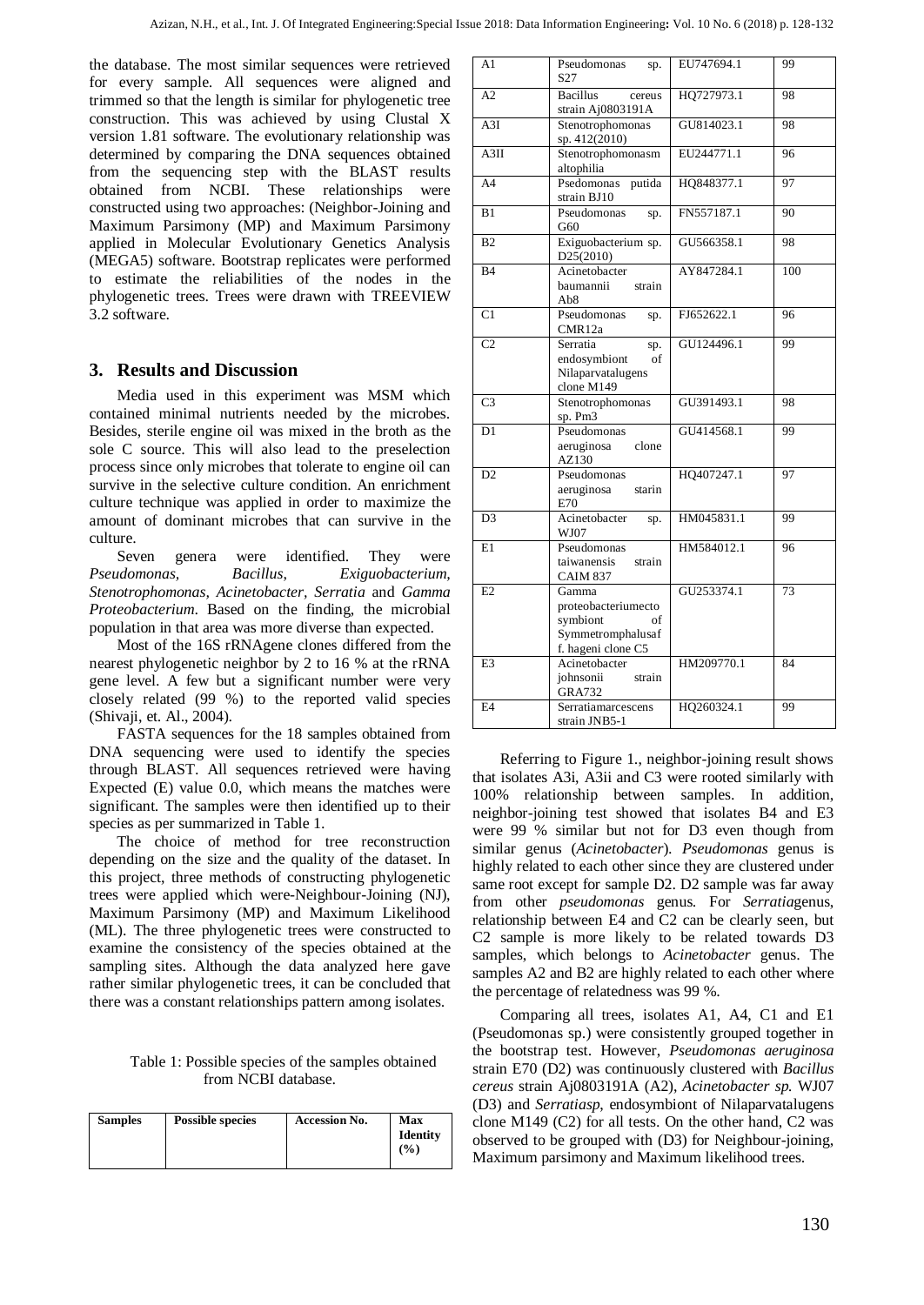Based on the phylogenetic tree constructed, it can be seen that the *Acinatobacter* genus is highly related to *Pseudomonas* because they were regularly clustered together under same root, while *Stenotrophomonas*genus is related to *Pseudomonas* and *Acinatobacter*. *Bacillus* (A2) and *Exiguobacterium*(B2) were repeatedly observed to be grouped together. This explains that they are highly related to each other due to their similarity in gram test; gram-positive group and were grouped away from other gram-negative bacteria.

It is predicted that microbial communities within contaminatedecosystems tend to be dominated by organisms capable of utilizing and/or surviving in toxic contamination. As the result, these communities were typically less diverse than those in nonstressed systems. According to the outcomes of this study, the isolates obtained were common to be associated with hydrocarbon utilization. This include *Acinatobacter, Bacillus and Pseudomonas* [7] and *Exiguobacterium* Chen et. Al., 2017, among others. In addition, *Bacillus sp*. has also known to capable of growing under a wide range of temperatures apart of possessing the capability in utilizing complex carbon sources [8].



Fig. 1:Neighbour-joining



Fig. 2: Maximum Parsimony



Fig. 3: Maximum Likelihood

## **4. Summary**

The isolated bacteria in this study were considered presumptive hydrocarbon tolerant. They are capable to grow in the selective medium containing 1% engine oil. Seven genera were isolated and characterized as *Pseudomonas*, *Bacillus*, *Exiguobacterium*, *Stenotrophomonas*, *Acinetobacter*, *Serratia*and *Gamma Proteobacterium*.

The isolated and identified species were clustered in a tree. The relationship among them can be easily interpreted. Besides, the lineage of the species can be easily identified through the tree constructed.

All in all, it is expected for this study to contribute some insight in bioremediation technology specifically for a moderate weather of environment that perhaps may lead to a healthy environment with minimal cost using this 'green' technology.

## **Acknowledgement**

The author wish to acknowledge full gratitude to the International Islamic University Malaysia for funded this study under RIGS 15-135-0135.

## **References**

- [1] Anderson and Cindy (2013). *Great Adventures in the Microbiology Laboratory (7th ed.).* Pearson. pp. 175–176. **[ISBN](https://en.wikipedia.org/wiki/International_Standard_Book_Number) 978-1-269-39068-2**
- [2] Banat, I. M., Makkar, R. S., &Cameotra, S. S. (2000). Potential commercial applications of microbial surfactants. *Applied microbiology and biotechnology*, *53*(5), 495-508.
- [3] Carey, F. A., et al,. (2014). Hydrocarbon. Retrieved May 21, 2017, from [https://www.britannica.com/science/hydrocarbon.](https://www.britannica.com/science/hydrocarbon)
- [4] Coon, M. J. (2005). Cytochrome P450: nature's most versatile biological catalyst. *Annu. Rev. Pharmacol. Toxicol.*, *45*, 1-25.
- [5] Dewulf, J., Van Langenhove, H: Hydrocarbons in the atmosphere. In: Environmental and Ecological Chemistry II, pp. 1–24. *United Nations Educational, Scientific and Cultural Organization: Encyclopedia of Life Support Systems (EOLSS*) (2003).